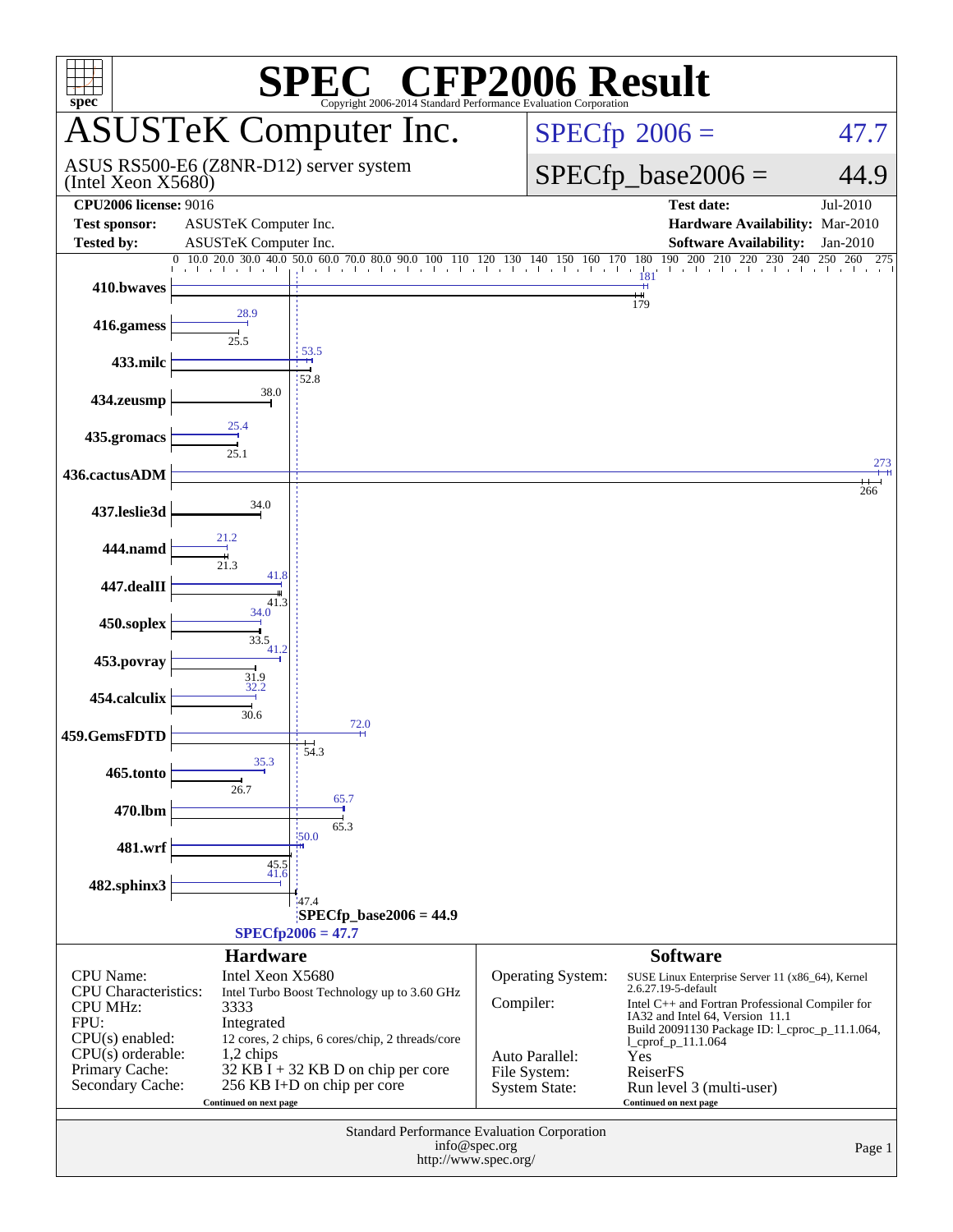

Results appear in the [order in which they were run.](http://www.spec.org/auto/cpu2006/Docs/result-fields.html#RunOrder) Bold underlined text [indicates a median measurement.](http://www.spec.org/auto/cpu2006/Docs/result-fields.html#Median)

#### **[Operating System Notes](http://www.spec.org/auto/cpu2006/Docs/result-fields.html#OperatingSystemNotes)**

 'ulimit -s unlimited' was used to set the stack size to unlimited prior to run OMP NUM THREADS set to number of cores KMP\_AFFINITY set to granularity=fine,scatter KMP\_STACKSIZE set to 200M

#### **[Component Notes](http://www.spec.org/auto/cpu2006/Docs/result-fields.html#ComponentNotes)**

 Tested system case compliance with Intel EEB 3.61 spec SSI Server Power Supply 650W or higher System was configured with ASPEED AST2050 VGA (on board VGA)

> Standard Performance Evaluation Corporation [info@spec.org](mailto:info@spec.org) <http://www.spec.org/>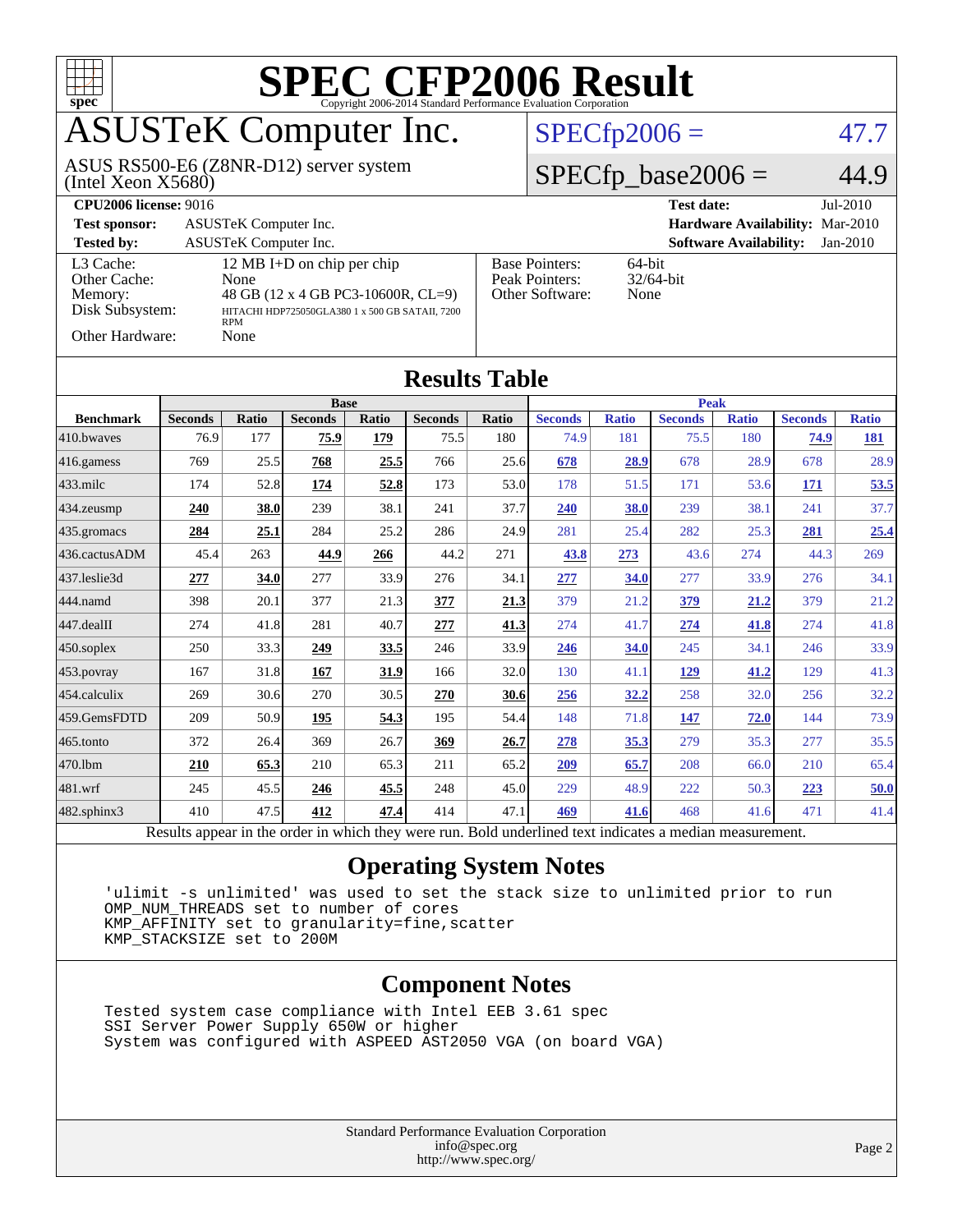

# **[SPEC CFP2006 Result](http://www.spec.org/auto/cpu2006/Docs/result-fields.html#SPECCFP2006Result)**

### ASUSTeK Computer Inc.

(Intel Xeon X5680) ASUS RS500-E6 (Z8NR-D12) server system  $SPECTp2006 = 47.7$ 

#### $SPECfp\_base2006 = 44.9$

**[Test sponsor:](http://www.spec.org/auto/cpu2006/Docs/result-fields.html#Testsponsor)** ASUSTeK Computer Inc. **[Hardware Availability:](http://www.spec.org/auto/cpu2006/Docs/result-fields.html#HardwareAvailability)** Mar-2010

**[CPU2006 license:](http://www.spec.org/auto/cpu2006/Docs/result-fields.html#CPU2006license)** 9016 **[Test date:](http://www.spec.org/auto/cpu2006/Docs/result-fields.html#Testdate)** Jul-2010 **[Tested by:](http://www.spec.org/auto/cpu2006/Docs/result-fields.html#Testedby)** ASUSTeK Computer Inc. **[Software Availability:](http://www.spec.org/auto/cpu2006/Docs/result-fields.html#SoftwareAvailability)** Jan-2010

#### **[General Notes](http://www.spec.org/auto/cpu2006/Docs/result-fields.html#GeneralNotes)**

Binaries were compiled on SLES 10 with Binutils 2.18.50.0.7.20080502 The ASUS RS500-E6 (Intel Xeon X5680, 3.33 GHz) and the ASUS RS520-E6 (Intel Xeon X5680, 3.33 GHz) models are electronically equivalent. The results have been measured on a ASUS RS520-E6 (Intel Xeon X5680, 3.33 GHz) model.

#### **[Base Compiler Invocation](http://www.spec.org/auto/cpu2006/Docs/result-fields.html#BaseCompilerInvocation)**

 $C$  benchmarks:<br>icc  $-m64$ 

[C++ benchmarks:](http://www.spec.org/auto/cpu2006/Docs/result-fields.html#CXXbenchmarks) [icpc -m64](http://www.spec.org/cpu2006/results/res2010q3/cpu2006-20100705-12183.flags.html#user_CXXbase_intel_icpc_64bit_bedb90c1146cab66620883ef4f41a67e)

[Fortran benchmarks](http://www.spec.org/auto/cpu2006/Docs/result-fields.html#Fortranbenchmarks): [ifort -m64](http://www.spec.org/cpu2006/results/res2010q3/cpu2006-20100705-12183.flags.html#user_FCbase_intel_ifort_64bit_ee9d0fb25645d0210d97eb0527dcc06e)

[Benchmarks using both Fortran and C](http://www.spec.org/auto/cpu2006/Docs/result-fields.html#BenchmarksusingbothFortranandC): [icc -m64](http://www.spec.org/cpu2006/results/res2010q3/cpu2006-20100705-12183.flags.html#user_CC_FCbase_intel_icc_64bit_0b7121f5ab7cfabee23d88897260401c) [ifort -m64](http://www.spec.org/cpu2006/results/res2010q3/cpu2006-20100705-12183.flags.html#user_CC_FCbase_intel_ifort_64bit_ee9d0fb25645d0210d97eb0527dcc06e)

 $410 \text{ hwayes: } -$ DSPEC\_CPU\_LP64

#### **[Base Portability Flags](http://www.spec.org/auto/cpu2006/Docs/result-fields.html#BasePortabilityFlags)**

| TIU.UWAYCS. DOFEC CFU LIFUT                  |                                                                |
|----------------------------------------------|----------------------------------------------------------------|
| 416.gamess: -DSPEC_CPU_LP64                  |                                                                |
| 433.milc: -DSPEC CPU LP64                    |                                                                |
| 434.zeusmp: -DSPEC_CPU_LP64                  |                                                                |
| 435.gromacs: -DSPEC_CPU_LP64 -nofor_main     |                                                                |
| 436.cactusADM: - DSPEC CPU LP64 - nofor main |                                                                |
| 437.leslie3d: -DSPEC CPU LP64                |                                                                |
| 444.namd: -DSPEC CPU LP64                    |                                                                |
| 447.dealII: -DSPEC CPU LP64                  |                                                                |
| 450.soplex: -DSPEC_CPU_LP64                  |                                                                |
| 453.povray: -DSPEC_CPU_LP64                  |                                                                |
| 454.calculix: -DSPEC CPU LP64 -nofor main    |                                                                |
| 459. GemsFDTD: - DSPEC CPU LP64              |                                                                |
| 465.tonto: -DSPEC CPU LP64                   |                                                                |
| 470.1bm: - DSPEC CPU LP64                    |                                                                |
|                                              | 481.wrf: -DSPEC_CPU_LP64 -DSPEC_CPU_CASE_FLAG -DSPEC_CPU_LINUX |
| 482.sphinx3: -DSPEC_CPU_LP64                 |                                                                |
|                                              |                                                                |

#### **[Base Optimization Flags](http://www.spec.org/auto/cpu2006/Docs/result-fields.html#BaseOptimizationFlags)**

[C benchmarks](http://www.spec.org/auto/cpu2006/Docs/result-fields.html#Cbenchmarks): [-xSSE4.2](http://www.spec.org/cpu2006/results/res2010q3/cpu2006-20100705-12183.flags.html#user_CCbase_f-xSSE42_f91528193cf0b216347adb8b939d4107) [-ipo](http://www.spec.org/cpu2006/results/res2010q3/cpu2006-20100705-12183.flags.html#user_CCbase_f-ipo) [-O3](http://www.spec.org/cpu2006/results/res2010q3/cpu2006-20100705-12183.flags.html#user_CCbase_f-O3) [-no-prec-div](http://www.spec.org/cpu2006/results/res2010q3/cpu2006-20100705-12183.flags.html#user_CCbase_f-no-prec-div) [-static](http://www.spec.org/cpu2006/results/res2010q3/cpu2006-20100705-12183.flags.html#user_CCbase_f-static) [-parallel](http://www.spec.org/cpu2006/results/res2010q3/cpu2006-20100705-12183.flags.html#user_CCbase_f-parallel) [-opt-prefetch](http://www.spec.org/cpu2006/results/res2010q3/cpu2006-20100705-12183.flags.html#user_CCbase_f-opt-prefetch) [C++ benchmarks:](http://www.spec.org/auto/cpu2006/Docs/result-fields.html#CXXbenchmarks) [-xSSE4.2](http://www.spec.org/cpu2006/results/res2010q3/cpu2006-20100705-12183.flags.html#user_CXXbase_f-xSSE42_f91528193cf0b216347adb8b939d4107) [-ipo](http://www.spec.org/cpu2006/results/res2010q3/cpu2006-20100705-12183.flags.html#user_CXXbase_f-ipo) [-O3](http://www.spec.org/cpu2006/results/res2010q3/cpu2006-20100705-12183.flags.html#user_CXXbase_f-O3) [-no-prec-div](http://www.spec.org/cpu2006/results/res2010q3/cpu2006-20100705-12183.flags.html#user_CXXbase_f-no-prec-div) [-static](http://www.spec.org/cpu2006/results/res2010q3/cpu2006-20100705-12183.flags.html#user_CXXbase_f-static) [-parallel](http://www.spec.org/cpu2006/results/res2010q3/cpu2006-20100705-12183.flags.html#user_CXXbase_f-parallel) [-opt-prefetch](http://www.spec.org/cpu2006/results/res2010q3/cpu2006-20100705-12183.flags.html#user_CXXbase_f-opt-prefetch) Continued on next page

> Standard Performance Evaluation Corporation [info@spec.org](mailto:info@spec.org) <http://www.spec.org/>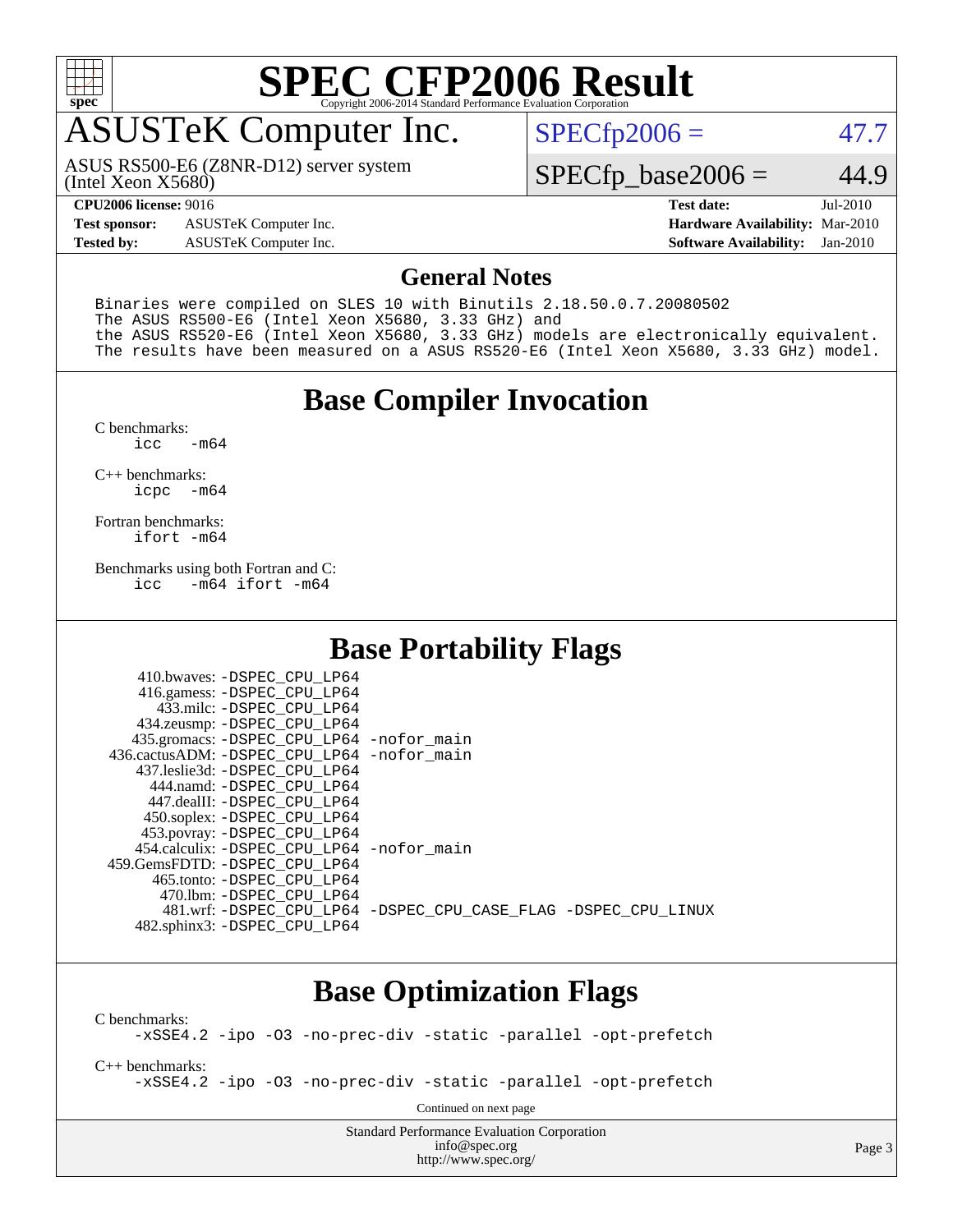

# **[SPEC CFP2006 Result](http://www.spec.org/auto/cpu2006/Docs/result-fields.html#SPECCFP2006Result)**

### ASUSTeK Computer Inc.

ASUS RS500-E6 (Z8NR-D12) server system

 $SPECfp2006 = 47.7$  $SPECfp2006 = 47.7$ 

(Intel Xeon X5680)

**[Test sponsor:](http://www.spec.org/auto/cpu2006/Docs/result-fields.html#Testsponsor)** ASUSTeK Computer Inc. **[Hardware Availability:](http://www.spec.org/auto/cpu2006/Docs/result-fields.html#HardwareAvailability)** Mar-2010 **[Tested by:](http://www.spec.org/auto/cpu2006/Docs/result-fields.html#Testedby)** ASUSTeK Computer Inc. **[Software Availability:](http://www.spec.org/auto/cpu2006/Docs/result-fields.html#SoftwareAvailability)** Jan-2010

 $SPECTp\_base2006 = 44.9$ **[CPU2006 license:](http://www.spec.org/auto/cpu2006/Docs/result-fields.html#CPU2006license)** 9016 **[Test date:](http://www.spec.org/auto/cpu2006/Docs/result-fields.html#Testdate)** Jul-2010

### **[Base Optimization Flags \(Continued\)](http://www.spec.org/auto/cpu2006/Docs/result-fields.html#BaseOptimizationFlags)**

[Fortran benchmarks](http://www.spec.org/auto/cpu2006/Docs/result-fields.html#Fortranbenchmarks): [-xSSE4.2](http://www.spec.org/cpu2006/results/res2010q3/cpu2006-20100705-12183.flags.html#user_FCbase_f-xSSE42_f91528193cf0b216347adb8b939d4107) [-ipo](http://www.spec.org/cpu2006/results/res2010q3/cpu2006-20100705-12183.flags.html#user_FCbase_f-ipo) [-O3](http://www.spec.org/cpu2006/results/res2010q3/cpu2006-20100705-12183.flags.html#user_FCbase_f-O3) [-no-prec-div](http://www.spec.org/cpu2006/results/res2010q3/cpu2006-20100705-12183.flags.html#user_FCbase_f-no-prec-div) [-static](http://www.spec.org/cpu2006/results/res2010q3/cpu2006-20100705-12183.flags.html#user_FCbase_f-static) [-parallel](http://www.spec.org/cpu2006/results/res2010q3/cpu2006-20100705-12183.flags.html#user_FCbase_f-parallel) [-opt-prefetch](http://www.spec.org/cpu2006/results/res2010q3/cpu2006-20100705-12183.flags.html#user_FCbase_f-opt-prefetch)

[Benchmarks using both Fortran and C](http://www.spec.org/auto/cpu2006/Docs/result-fields.html#BenchmarksusingbothFortranandC): [-xSSE4.2](http://www.spec.org/cpu2006/results/res2010q3/cpu2006-20100705-12183.flags.html#user_CC_FCbase_f-xSSE42_f91528193cf0b216347adb8b939d4107) [-ipo](http://www.spec.org/cpu2006/results/res2010q3/cpu2006-20100705-12183.flags.html#user_CC_FCbase_f-ipo) [-O3](http://www.spec.org/cpu2006/results/res2010q3/cpu2006-20100705-12183.flags.html#user_CC_FCbase_f-O3) [-no-prec-div](http://www.spec.org/cpu2006/results/res2010q3/cpu2006-20100705-12183.flags.html#user_CC_FCbase_f-no-prec-div) [-static](http://www.spec.org/cpu2006/results/res2010q3/cpu2006-20100705-12183.flags.html#user_CC_FCbase_f-static) [-parallel](http://www.spec.org/cpu2006/results/res2010q3/cpu2006-20100705-12183.flags.html#user_CC_FCbase_f-parallel) [-opt-prefetch](http://www.spec.org/cpu2006/results/res2010q3/cpu2006-20100705-12183.flags.html#user_CC_FCbase_f-opt-prefetch)

**[Peak Compiler Invocation](http://www.spec.org/auto/cpu2006/Docs/result-fields.html#PeakCompilerInvocation)**

[C benchmarks](http://www.spec.org/auto/cpu2006/Docs/result-fields.html#Cbenchmarks):  $i<sub>c</sub>$   $-m64$ 

[C++ benchmarks:](http://www.spec.org/auto/cpu2006/Docs/result-fields.html#CXXbenchmarks) [icpc -m64](http://www.spec.org/cpu2006/results/res2010q3/cpu2006-20100705-12183.flags.html#user_CXXpeak_intel_icpc_64bit_bedb90c1146cab66620883ef4f41a67e)

[Fortran benchmarks](http://www.spec.org/auto/cpu2006/Docs/result-fields.html#Fortranbenchmarks): [ifort -m64](http://www.spec.org/cpu2006/results/res2010q3/cpu2006-20100705-12183.flags.html#user_FCpeak_intel_ifort_64bit_ee9d0fb25645d0210d97eb0527dcc06e)

[Benchmarks using both Fortran and C](http://www.spec.org/auto/cpu2006/Docs/result-fields.html#BenchmarksusingbothFortranandC): [icc -m64](http://www.spec.org/cpu2006/results/res2010q3/cpu2006-20100705-12183.flags.html#user_CC_FCpeak_intel_icc_64bit_0b7121f5ab7cfabee23d88897260401c) [ifort -m64](http://www.spec.org/cpu2006/results/res2010q3/cpu2006-20100705-12183.flags.html#user_CC_FCpeak_intel_ifort_64bit_ee9d0fb25645d0210d97eb0527dcc06e)

#### **[Peak Portability Flags](http://www.spec.org/auto/cpu2006/Docs/result-fields.html#PeakPortabilityFlags)**

Same as Base Portability Flags

#### **[Peak Optimization Flags](http://www.spec.org/auto/cpu2006/Docs/result-fields.html#PeakOptimizationFlags)**

[C benchmarks](http://www.spec.org/auto/cpu2006/Docs/result-fields.html#Cbenchmarks):

 $433 \text{.}$ milc:  $-xSSE4$ .  $2(pass 2)$  - $prof-gen(pass 1)$  - $ipo(pass 2)$  [-O3](http://www.spec.org/cpu2006/results/res2010q3/cpu2006-20100705-12183.flags.html#user_peakPASS2_CFLAGSPASS2_LDFLAGS433_milc_f-O3) $(pass 2)$ [-no-prec-div](http://www.spec.org/cpu2006/results/res2010q3/cpu2006-20100705-12183.flags.html#user_peakPASS2_CFLAGSPASS2_LDFLAGS433_milc_f-no-prec-div)(pass 2) [-static](http://www.spec.org/cpu2006/results/res2010q3/cpu2006-20100705-12183.flags.html#user_peakPASS2_CFLAGSPASS2_LDFLAGS433_milc_f-static)(pass 2) [-prof-use](http://www.spec.org/cpu2006/results/res2010q3/cpu2006-20100705-12183.flags.html#user_peakPASS2_CFLAGSPASS2_LDFLAGS433_milc_prof_use_bccf7792157ff70d64e32fe3e1250b55)(pass 2) [-ansi-alias](http://www.spec.org/cpu2006/results/res2010q3/cpu2006-20100705-12183.flags.html#user_peakOPTIMIZE433_milc_f-ansi-alias)

 470.lbm: [-xSSE4.2](http://www.spec.org/cpu2006/results/res2010q3/cpu2006-20100705-12183.flags.html#user_peakPASS2_CFLAGSPASS2_LDFLAGS470_lbm_f-xSSE42_f91528193cf0b216347adb8b939d4107)(pass 2) [-prof-gen](http://www.spec.org/cpu2006/results/res2010q3/cpu2006-20100705-12183.flags.html#user_peakPASS1_CFLAGSPASS1_LDFLAGS470_lbm_prof_gen_e43856698f6ca7b7e442dfd80e94a8fc)(pass 1) [-ipo](http://www.spec.org/cpu2006/results/res2010q3/cpu2006-20100705-12183.flags.html#user_peakPASS2_CFLAGSPASS2_LDFLAGS470_lbm_f-ipo)(pass 2) [-O3](http://www.spec.org/cpu2006/results/res2010q3/cpu2006-20100705-12183.flags.html#user_peakPASS2_CFLAGSPASS2_LDFLAGS470_lbm_f-O3)(pass 2) [-no-prec-div](http://www.spec.org/cpu2006/results/res2010q3/cpu2006-20100705-12183.flags.html#user_peakPASS2_CFLAGSPASS2_LDFLAGS470_lbm_f-no-prec-div)(pass 2) [-static](http://www.spec.org/cpu2006/results/res2010q3/cpu2006-20100705-12183.flags.html#user_peakPASS2_CFLAGSPASS2_LDFLAGS470_lbm_f-static)(pass 2) [-prof-use](http://www.spec.org/cpu2006/results/res2010q3/cpu2006-20100705-12183.flags.html#user_peakPASS2_CFLAGSPASS2_LDFLAGS470_lbm_prof_use_bccf7792157ff70d64e32fe3e1250b55)(pass 2) [-parallel](http://www.spec.org/cpu2006/results/res2010q3/cpu2006-20100705-12183.flags.html#user_peakOPTIMIZE470_lbm_f-parallel) [-ansi-alias](http://www.spec.org/cpu2006/results/res2010q3/cpu2006-20100705-12183.flags.html#user_peakOPTIMIZE470_lbm_f-ansi-alias) [-auto-ilp32](http://www.spec.org/cpu2006/results/res2010q3/cpu2006-20100705-12183.flags.html#user_peakCOPTIMIZE470_lbm_f-auto-ilp32)

 482.sphinx3: [-xSSE4.2](http://www.spec.org/cpu2006/results/res2010q3/cpu2006-20100705-12183.flags.html#user_peakOPTIMIZE482_sphinx3_f-xSSE42_f91528193cf0b216347adb8b939d4107) [-ipo](http://www.spec.org/cpu2006/results/res2010q3/cpu2006-20100705-12183.flags.html#user_peakOPTIMIZE482_sphinx3_f-ipo) [-O3](http://www.spec.org/cpu2006/results/res2010q3/cpu2006-20100705-12183.flags.html#user_peakOPTIMIZE482_sphinx3_f-O3) [-no-prec-div](http://www.spec.org/cpu2006/results/res2010q3/cpu2006-20100705-12183.flags.html#user_peakOPTIMIZE482_sphinx3_f-no-prec-div) [-static](http://www.spec.org/cpu2006/results/res2010q3/cpu2006-20100705-12183.flags.html#user_peakOPTIMIZE482_sphinx3_f-static) [-auto-ilp32](http://www.spec.org/cpu2006/results/res2010q3/cpu2006-20100705-12183.flags.html#user_peakCOPTIMIZE482_sphinx3_f-auto-ilp32) [-unroll2](http://www.spec.org/cpu2006/results/res2010q3/cpu2006-20100705-12183.flags.html#user_peakCOPTIMIZE482_sphinx3_f-unroll_784dae83bebfb236979b41d2422d7ec2)

[C++ benchmarks:](http://www.spec.org/auto/cpu2006/Docs/result-fields.html#CXXbenchmarks)

```
 444.namd: -xSSE4.2(pass 2) -prof-gen(pass 1) -ipo(pass 2) -O3(pass 2)
-no-prec-div(pass 2) -static(pass 2) -prof-use(pass 2)
-fno-alias -auto-ilp32
```
Continued on next page

Standard Performance Evaluation Corporation [info@spec.org](mailto:info@spec.org) <http://www.spec.org/>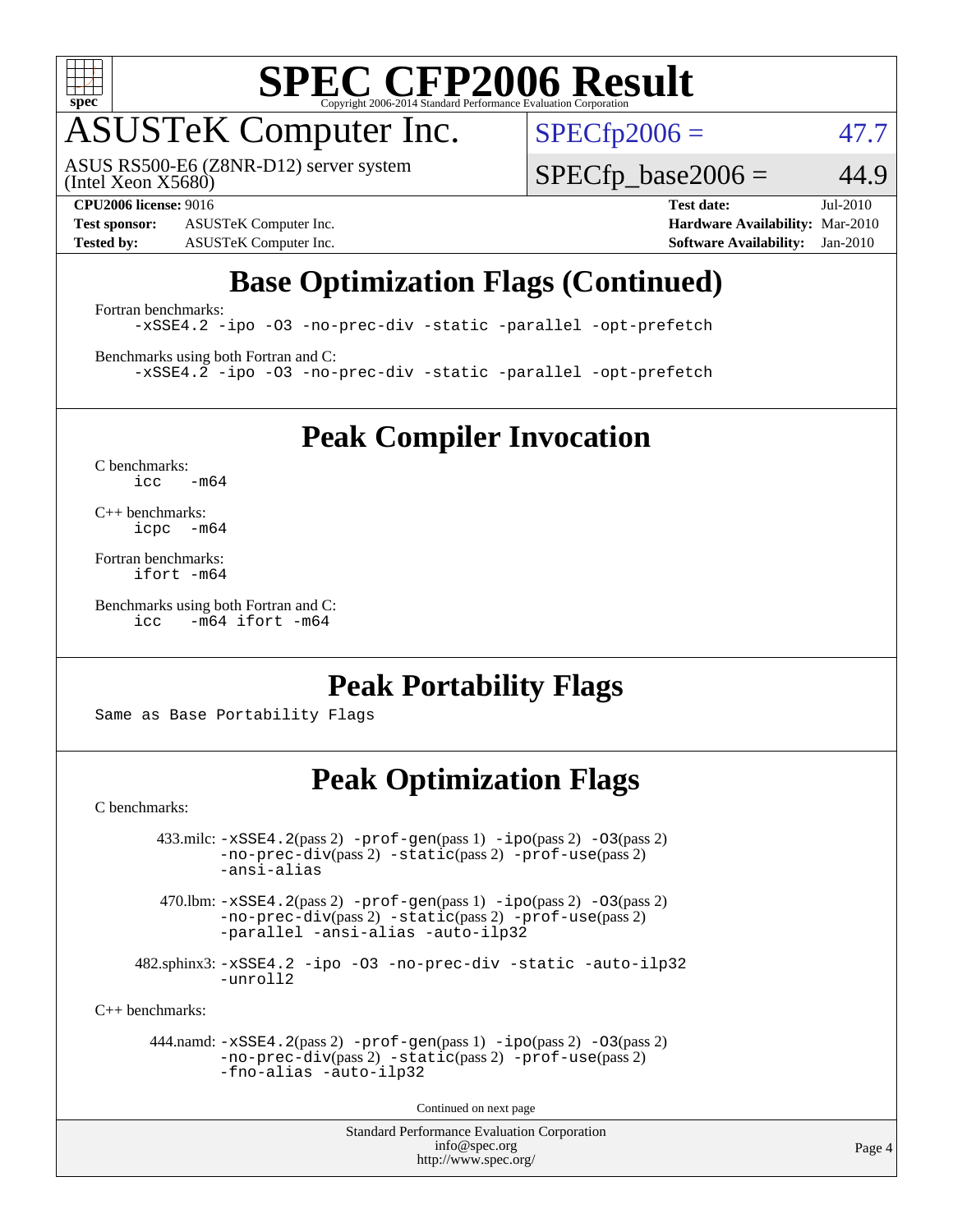

# **[SPEC CFP2006 Result](http://www.spec.org/auto/cpu2006/Docs/result-fields.html#SPECCFP2006Result)**

## ASUSTeK Computer Inc.

ASUS RS500-E6 (Z8NR-D12) server system

 $SPECfp2006 = 47.7$  $SPECfp2006 = 47.7$ 

(Intel Xeon X5680)

**[Test sponsor:](http://www.spec.org/auto/cpu2006/Docs/result-fields.html#Testsponsor)** ASUSTeK Computer Inc. **[Hardware Availability:](http://www.spec.org/auto/cpu2006/Docs/result-fields.html#HardwareAvailability)** Mar-2010 **[Tested by:](http://www.spec.org/auto/cpu2006/Docs/result-fields.html#Testedby)** ASUSTeK Computer Inc. **[Software Availability:](http://www.spec.org/auto/cpu2006/Docs/result-fields.html#SoftwareAvailability)** Jan-2010

**[CPU2006 license:](http://www.spec.org/auto/cpu2006/Docs/result-fields.html#CPU2006license)** 9016 **[Test date:](http://www.spec.org/auto/cpu2006/Docs/result-fields.html#Testdate)** Jul-2010

 $SPECfp\_base2006 = 44.9$ 

#### **[Peak Optimization Flags \(Continued\)](http://www.spec.org/auto/cpu2006/Docs/result-fields.html#PeakOptimizationFlags)**

|                                                                  | 447.dealII: -xSSE4.2(pass 2) -prof-gen(pass 1) -ipo(pass 2) -03(pass 2)<br>$-no-prec-div(pass 2) -static(pass 2) -prof-use(pass 2)$<br>-unroll2 -ansi-alias -scalar-rep- -auto-ilp32    |  |  |  |  |
|------------------------------------------------------------------|-----------------------------------------------------------------------------------------------------------------------------------------------------------------------------------------|--|--|--|--|
|                                                                  | 450.soplex: -xSSE4.2(pass 2) -prof-gen(pass 1) -ipo(pass 2) -03(pass 2)<br>-no-prec-div(pass 2) -static(pass 2) -prof-use(pass 2)<br>-opt-malloc-options=3 -auto-ilp32                  |  |  |  |  |
|                                                                  | 453.povray: -xSSE4.2(pass 2) -prof-gen(pass 1) -ipo(pass 2) -03(pass 2)<br>-no-prec-div(pass 2) -static(pass 2) -prof-use(pass 2)<br>-unroll4 -ansi-alias                               |  |  |  |  |
| Fortran benchmarks:                                              |                                                                                                                                                                                         |  |  |  |  |
|                                                                  | 410.bwaves: -xSSE4.2 -ipo -03 -no-prec-div -static -opt-prefetch<br>-parallel                                                                                                           |  |  |  |  |
|                                                                  | 416.gamess: $-xSSE4$ . 2(pass 2) $-prof-gen(pass 1) -ipo(pass 2) -O3(pass 2)$<br>-no-prec-div(pass 2) -static(pass 2) -prof-use(pass 2)<br>-unroll2 -Ob0 -ansi-alias -scalar-rep-       |  |  |  |  |
|                                                                  | $434$ .zeusmp: basepeak = yes                                                                                                                                                           |  |  |  |  |
| $437$ .leslie3d: basepeak = yes                                  |                                                                                                                                                                                         |  |  |  |  |
|                                                                  | 459. GemsFDTD: -xSSE4. 2(pass 2) -prof-gen(pass 1) -ipo(pass 2) -03(pass 2)<br>$-no-prec-div(pass 2) -static(pass 2) -prot-use(pass 2)$<br>-unroll2 -0b0 -opt-prefetch -parallel        |  |  |  |  |
|                                                                  | 465.tonto: -xSSE4.2(pass 2) -prof-gen(pass 1) -ipo(pass 2) -03(pass 2)<br>-no-prec-div(pass 2) -static(pass 2) -prof-use(pass 2)<br>-inline-calloc -opt-malloc-options=3 -auto -unroll4 |  |  |  |  |
| Benchmarks using both Fortran and C:                             |                                                                                                                                                                                         |  |  |  |  |
|                                                                  | 435.gromacs: $-xSSE4$ . 2(pass 2) $-prof$ -gen(pass 1) $-ipo$ (pass 2) $-O3$ (pass 2)<br>-no-prec-div(pass 2) -static(pass 2) -prof-use(pass 2)<br>-opt-prefetch -auto-ilp32            |  |  |  |  |
|                                                                  | 436.cactusADM: -xSSE4.2(pass 2) -prof-gen(pass 1) -ipo(pass 2) -03(pass 2)<br>$-no-prec-div(pass 2) -static(pass 2) -prof-use(pass 2)$<br>-unroll2 -opt-prefetch -parallel -auto-ilp32  |  |  |  |  |
| 454.calculix: -xSSE4.2 -ipo -03 -no-prec-div -static -auto-ilp32 |                                                                                                                                                                                         |  |  |  |  |
| 481.wrf: Same as 454.calculix                                    |                                                                                                                                                                                         |  |  |  |  |
|                                                                  |                                                                                                                                                                                         |  |  |  |  |